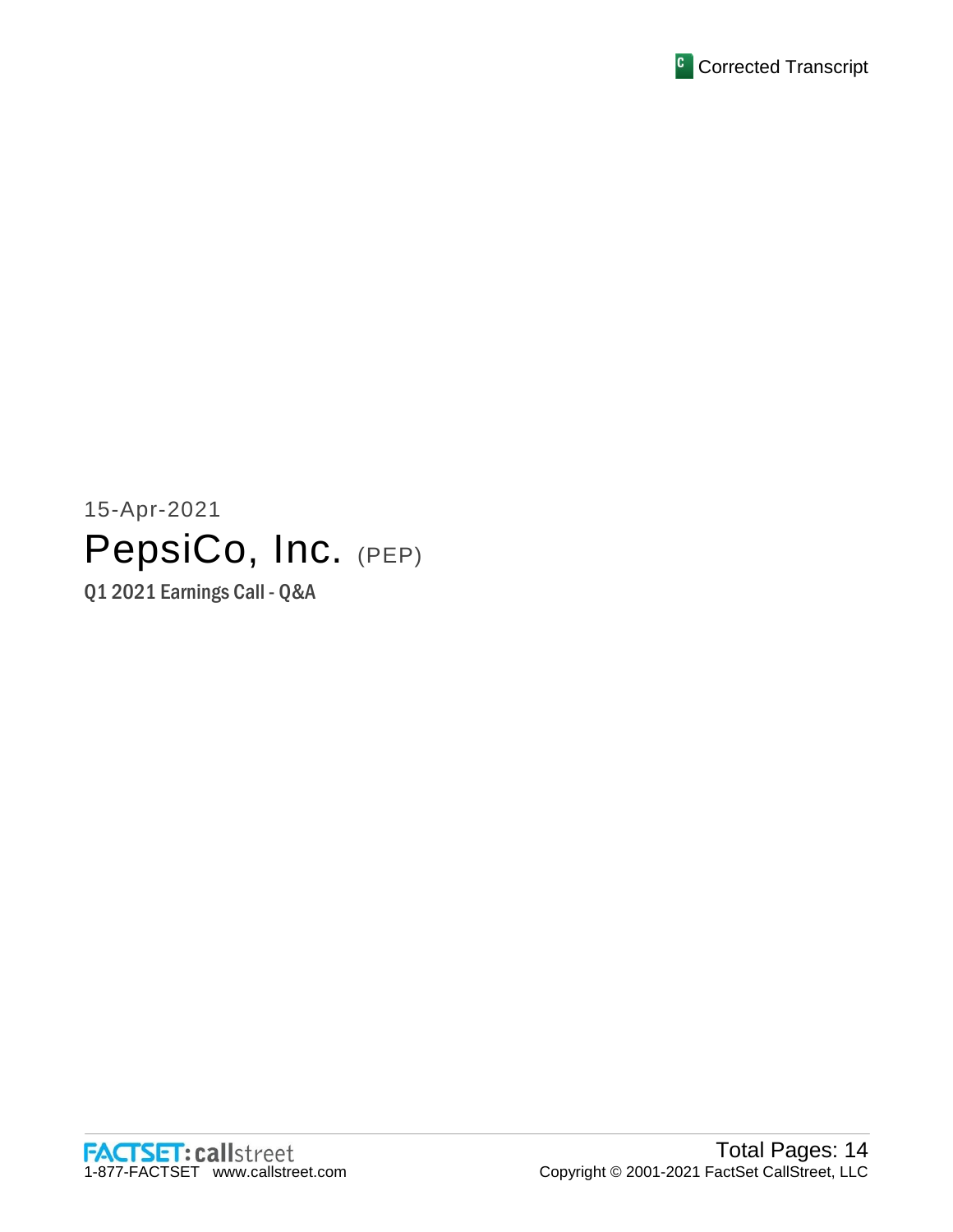# **CORPORATE PARTICIPANTS**

Ravi Pamnani Senior Vice President - Investor Relations, PepsiCo, Inc.

Hugh F. Johnston Chief Financial Officer & Vice Chairman, PepsiCo, Inc. Ramon L. Laguarta Chairman & Chief Executive Officer, PepsiCo, Inc.

# **OTHER PARTICIPANTS**

Dara W. Mohsenian Analyst, Morgan Stanley & Co. LLC

Bonnie Herzog Analyst, Goldman Sachs

Andrea Teixeira Analyst, JPMorgan Securities LLC

Lauren R. Lieberman Analyst, Barclays Capital, Inc.

Bryan D. Spillane Analyst, Bank of America-Merrill Lynch

Laurent Grandet Analyst, Guggenheim Securities LLC

Vivien Azer Analyst, Cowen & Co. LLC Kaumil Gajrawala Analyst, Credit Suisse Securities (USA) LLC

Steve Powers Analyst, Deutsche Bank Securities, Inc.

Robert Ottenstein Analyst, Evercore Group LLC

Kevin Grundy Analyst, Jefferies LLC

......................................................................................................................................................................................................................................................

Sean R. King Analyst, UBS Securities LLC

Christopher M. Carey Analyst, Wells Fargo Securities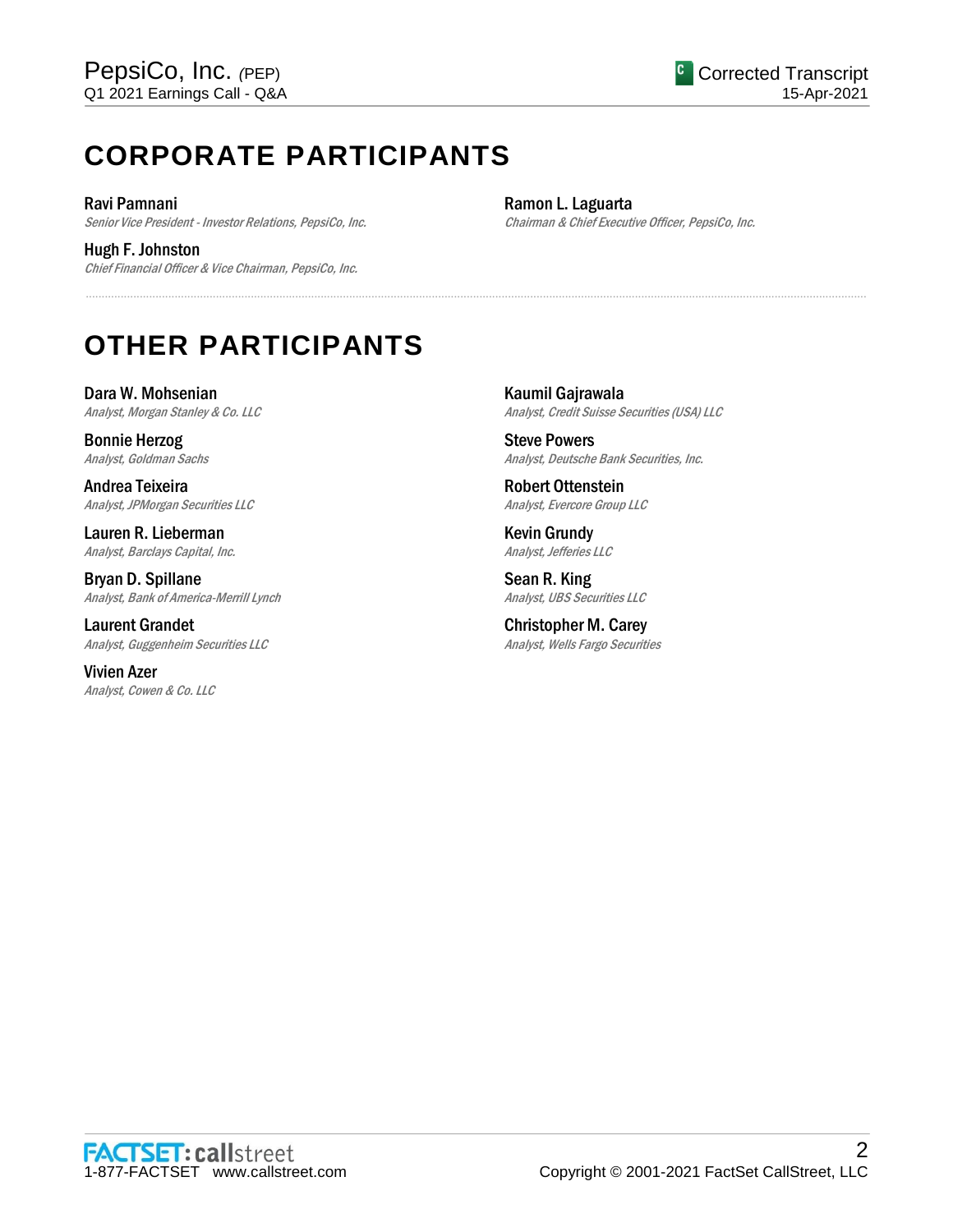# **MANAGEMENT DISCUSSION SECTION**

**Operator**: Good morning and welcome to PepsiCo's 2021 First Quarter Earnings Question-and-Answer Session. [Operator Instructions] Today's call is being recorded and will be archived at www.pepsico.com.

It is now my pleasure to introduce Mr. Ravi Pamnani, Senior Vice President of Investor Relations. Mr. Pamnani, you may begin.

......................................................................................................................................................................................................................................................

# Ravi Pamnani

Senior Vice President - Investor Relations, PepsiCo, Inc.

Thank you, operator. Good morning, everyone. I hope everyone has had a chance this morning to review our press release and prepared remarks, both of which are available on our website.

Before we begin, please take note of our cautionary statement. We may make forward-looking statements on today's call, including about our business plans, 2021 outlook and the potential impact of the COVID-19 pandemic on our business. Forward-looking statements inherently involve risks and uncertainties and only reflect our view as of today, and we are under no obligation to update.

When discussing our results, we may refer to non-GAAP measures which exclude certain items from reported results. Please refer to today's earnings release and 10-Q available on pepsico.com for definitions and reconciliations of non-GAAP measures and additional information regarding our results, including a discussion of factors that could cause actual results to materially differ from forward-looking statements.

Joining me today are PepsiCo's Chairman and CEO, Ramon Laguarta, and PepsiCo's Vice Chairman and CFO, Hugh Johnston. We ask that you please limit yourself to one question. And with that, I will turn it over to the operator for the first question.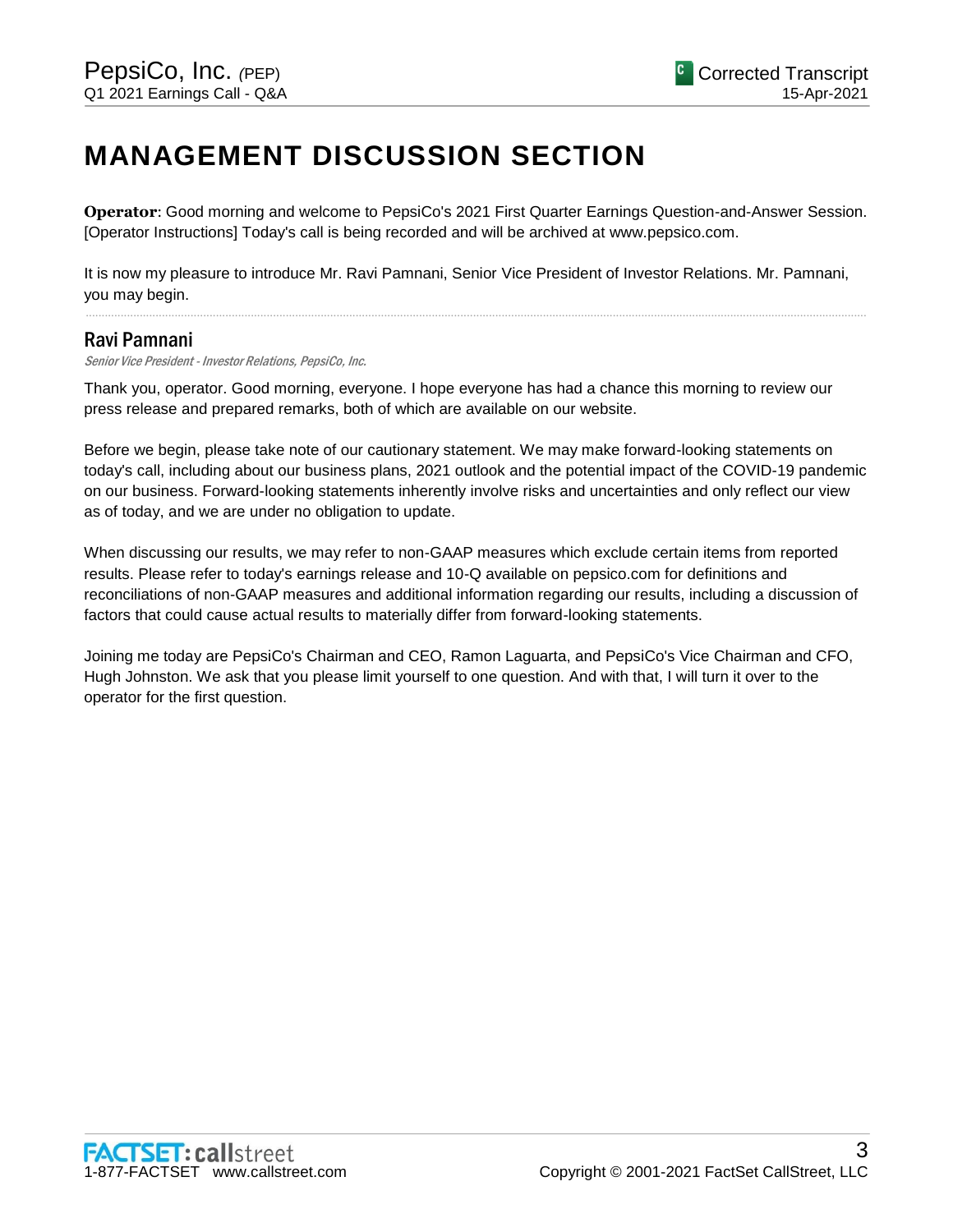# **QUESTION AND ANSWER SECTION**

**Operator**: Thank you. [Operator instructions] Our first question comes from line of Dara Mohsenian of Morgan Stanley.

......................................................................................................................................................................................................................................................

#### Dara W. Mohsenian

**Dara W. Mohsenian**<br>Analyst, Morgan Stanley & Co. LLC

Hey, guys. Good morning. Hey, guys. Good morning. So I just wanted to spend some time on gross margins. A) first, just can you give us some sense of what adjusted gross margins would have been in the quarter, ex the acquisitions and the supply chain challenges you mentioned in Texas at quarter-end that you mentioned in the prepared remarks? And then, B) looking out more longer term, we've obviously – we're seeing a really pronounced rise in the commodity spectrum across the board in CPG lately. Corn is certainly one of those that's up substantially year-over-year. So can you talk about how much you're covered for 2021 on commodities?

But what I'm really more interested in strategically is in the event that these higher commodities do fully flow through to your P&L as we look later in the year or even into 2022, because it does feel like we're certainly in an abnormal commodity environment, how do you approach that from an organizational standpoint? Can we expect more aggressive pricing? And how do you sort of approach that higher commodity spectrum theoretically as an organization, given it does seem like an outsized increase? Thanks.

......................................................................................................................................................................................................................................................

#### Hugh F. Johnston

Chief Financial Officer & Vice Chairman, PepsiCo, Inc.

Yeah. I will jump in on that one, Dara. Thanks for the question, and good morning. If you look really over the last three quarters, the gross margin decline we've had has really primarily been driven by the mix impact of our recent international M&A, primarily the Pioneer acquisition. And we expect that to continue into Q2. That's the last quarter before we finally lap out of that.

In terms of 2021, there is certainly higher input inflation, but it's been factored in into the 2021 guidance, notably in terms of agricultural and packaging. In addition to that, we have also factored in the higher freight and transportation costs that we're experiencing out there right now. And again, just to remind you all, no single commodity accounts for more than 10% of our basket. So we do have a fairly broad exposure to commodities.

In terms of managing it, we'll take a balanced approach on this as we always have between driving productivity and then being very surgical with the net revenue management opportunities that we have in the marketplace to mitigate pressures. And, obviously, our eye is always towards making sure that our brand proposition holds up well with consumers. If I put it all together for 2021, Q1 of the 140 basis point decline, about 100 basis points of that came out of the international M&A and about 30 basis points came out of the pressures that we experienced as a result of the winter storm in the middle of the country.

Going forward into the back half of the year, we do expect that to moderate considerably, and I'd probably put our back half gross margin in the flattish range. As for 2022, it's premature, really, to talk about that. I mean we're so early in the commodity cycle, particularly on ag products that I think that's something that we probably ought to wait some months before we start speculating on.

......................................................................................................................................................................................................................................................

**Operator**: Your next question comes from the line of Bonnie Herzog of Goldman Sachs.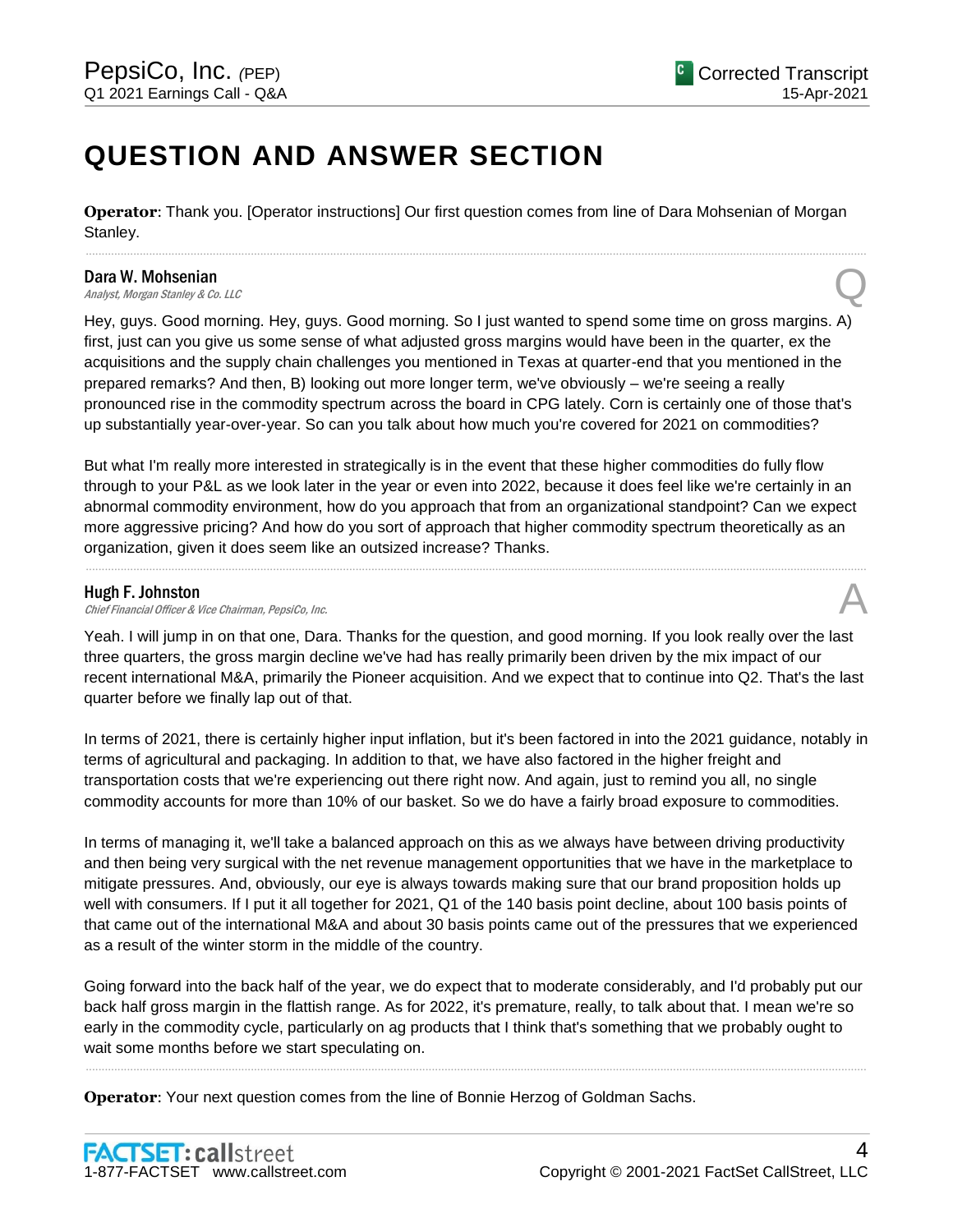# **Bonnie Herzog**<br>Analyst, Goldman Sachs **Bonnie Herzog**<br>Analyst, Goldman Sachs Queen Sachs Queen Sachs Queen Sachs Queen Sachs Queen Sachs Queen Sachs Queen Sachs Queen S

Thank you. Good morning, everyone. I had a question on Frito-Lay, certainly a strong quarter despite really it being the toughest comp of the year. So maybe you could drill down further on some of the momentum you're seeing in this business and give us a sense of how strong results could have been without the winter storms.

And then, separately, could you help us understand consumer consumption patterns around pack sizes, your large pack sizes still driving the majority of the growth at Frito-Lay, and maybe how you expect that to trend? And finally just curious to hear if you've seen any recovery in the impulse portion of that business yet and then if not, why? Thank you.

......................................................................................................................................................................................................................................................

#### Ramon L. Laguarta

**Ramon L. Laguarta**<br>Chairman & Chief Executive Officer, PepsiCo, Inc.  $\mathcal{A}$ 

Hi. Good morning, Bonnie. I'll take this one. Yeah. Frito, a couple of highlights on their performance. The share performance of Frito has accelerated in the last six months, most notably in the last three months. So we feel good about that part, and we've been investing in our brands, not only the big brands but the smaller brands and our execution capabilities, our supply chain, to make sure that we decided to gain share. So that's very positive.

Obviously, as you look at the Q1 numbers, Frito was particularly impacted by the winter storm because we have a lot of infrastructure in the south. A lot of our manufacturing and depots are in the south. So it was particularly impacted. So we're slowly recovering from that situation, both raw materials and actual manufacturing. And we're very close to having a normal supply chain now.

Your question on consumer trends, I think there is a structural brand that we have discussed in the past, and it's the fact that we're seeing more and more small portion consumption in the snacks business and, to a certain extent, also in the beverage business. So smaller units, especially now in the form of multipacks given there is an increase in home consumption, that's the consumer packages that is growing the fastest.

And I think that the team has been very good at providing more personalization around that, creating more combination of multipacks, which drives, eventually, given that consumers like variety, it drives performance. And we're seeing a lot of growth there. I think that's going to be a structural trend in that business.

Now to your question on mobility, yes. We're seeing consumers in the US obviously moving around much more, which has a positive impact by definition in consumption trends in both large format and small format. So we're seeing much more single-serve growth in both channels; large format and small format. So those are all some trends that we're seeing.

There is still uncertainty around in-home consumption, I think. And we're going to have more information about consumer behavior in the next few months as consumers decide how much they go back to work in offices, how much they venture out for some of their meals during the day. So we have, obviously, a lot of insights, and all our future projections are based on those insights. I think the consumer will show us more as we go along in the next, I would say, six to nine months. Yeah?

......................................................................................................................................................................................................................................................

......................................................................................................................................................................................................................................................

**Operator**: Your next question comes from the line of Andrea Teixeira of JPMorgan.

Andrea Teixeira **Andrea Teixeira**<br>Analyst, JPMorgan Securities LLC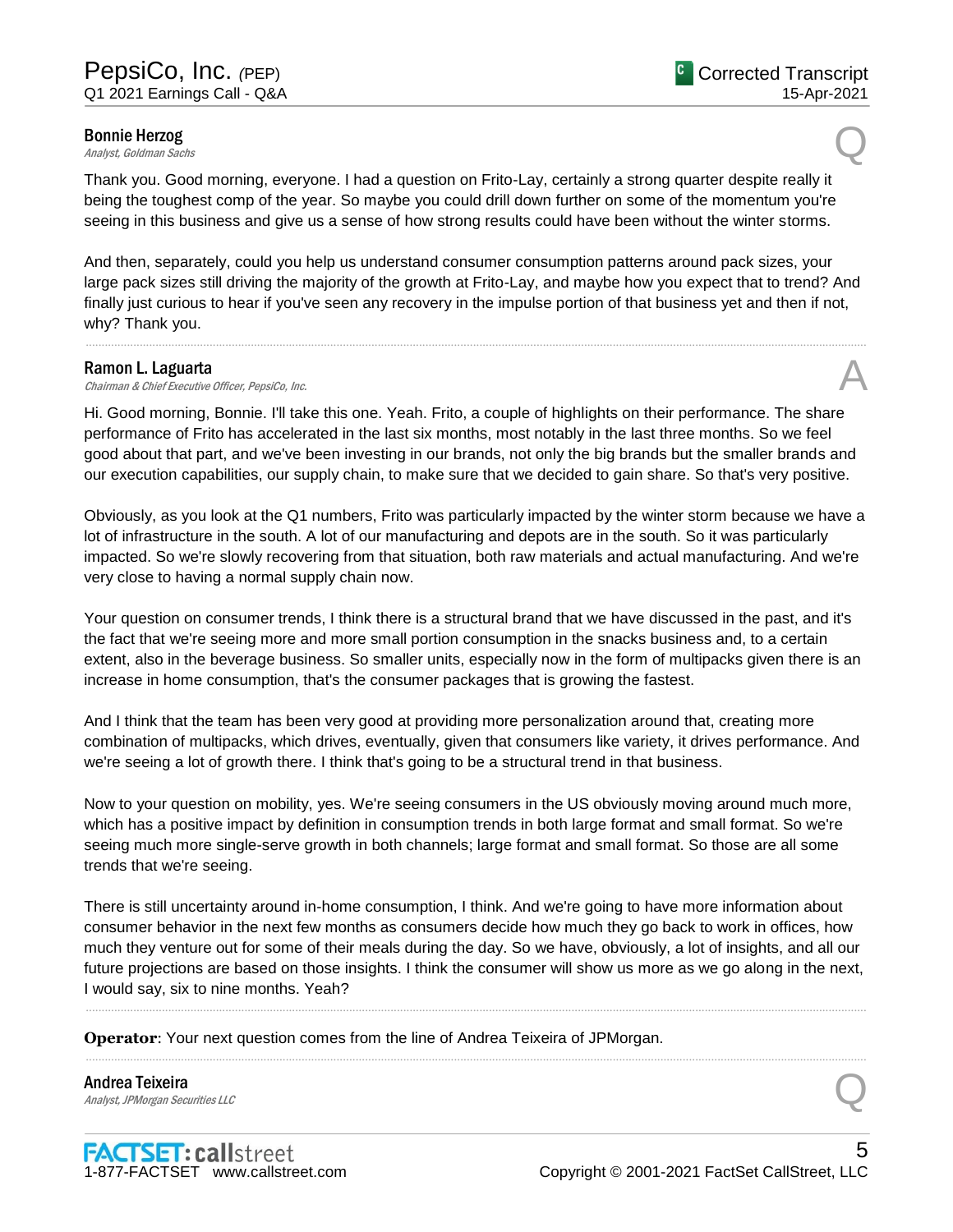Thank you. Good morning. So I wanted to go back to the top line in the cadence of the quarter as you obviously lap the initial pantry loads, but also as you mentioned before, the disruptions of the winter storm albeit likely behind you. So two-parted question. Number one, are you seeing food service less negative as you exited the quarter worldwide? And then second, your price mix was pretty strong and obviously, your pack part of the business, the RGM, has been negatively impacted by the large portion, the large size of packs. Are you seeing that improving? And any opportunity to along with that mitigate some of the cost pressures with more pricing? Thank you.

......................................................................................................................................................................................................................................................

#### Ramon L. Laguarta

**Ramon L. Laguarta**<br>Chairman & Chief Executive Officer, PepsiCo, Inc.  $\mathcal{A}$ 

Good morning, Andrea. Yeah. On the food service trends, yes, we're seeing obviously, as we're lapping the lock downs of last year and we're seeing obviously much better traffic in that channel and we're going to see better consumptions especially as we go forward. Different levels of recovery across different channels within foodservice, but in general, we see positive trends, and that should that should be very good for both our beverages and snack business. Obviously, that will have implications in in-home as well. So I think we'll see a new equilibrium of consumption going forward. The rest, sorry, what was the second one? I forgot, Andrea?

......................................................................................................................................................................................................................................................

......................................................................................................................................................................................................................................................

### **Operator**: Her line has been closed, sir.

#### Ramon L. Laguarta

**Ramon L. Laguarta**<br>Chairman & Chief Executive Officer, PepsiCo, Inc.  $\mathcal{A}$ 

Okay. Well, listen, in terms of the future consumption trends, I think what I said to Bonnie earlier and what we're seeing in foodservice that will determine the future growth of our portfolio. Yeah.

......................................................................................................................................................................................................................................................

#### Hugh F. Johnston

**Hugh F. Johnston**<br>Chief Financial Officer & Vice Chairman, PepsiCo, Inc.  $\mathcal{A}$ 

Yeah. Ramon, just to add to that, I think she was also asking about large package versus small package. And obviously, as mobility increases, small package will tend to take on a more prominent role, which obviously has positive margin implications for us.

......................................................................................................................................................................................................................................................

......................................................................................................................................................................................................................................................

......................................................................................................................................................................................................................................................

#### Ramon L. Laguarta

**Ramon L. Laguarta**<br>Chairman & Chief Executive Officer, PepsiCo, Inc.  $\mathcal{A}$ 

Yeah, which is along the lines of what I was telling Bonnie about and there's some structural trends on small format that will continue in our two categories going forward. Yeah.

**Operator**: Your next question comes from a line of Lauren Lieberman of Barclays.

# Lauren R. Lieberman **Lauren R. Lieberman**<br>Analyst, Barclays Capital, Inc.  $\bigotimes$

Hi. Thanks. Good morning. I wanted to talk a little bit, maybe about PBNA margins. I know you've talked about objectives to get those margins up significantly through portfolio mix, channel mix, cost savings. They were up 100 basis points in this quarter. I'm guessing the lower promotion helps a bit. But if you could just talk a little bit about some of the key inputs to drive that margin improvement and how we should think about cadence? Is this quarter the start of it? Or is this more of a one-off in that trajectory? Thanks.

......................................................................................................................................................................................................................................................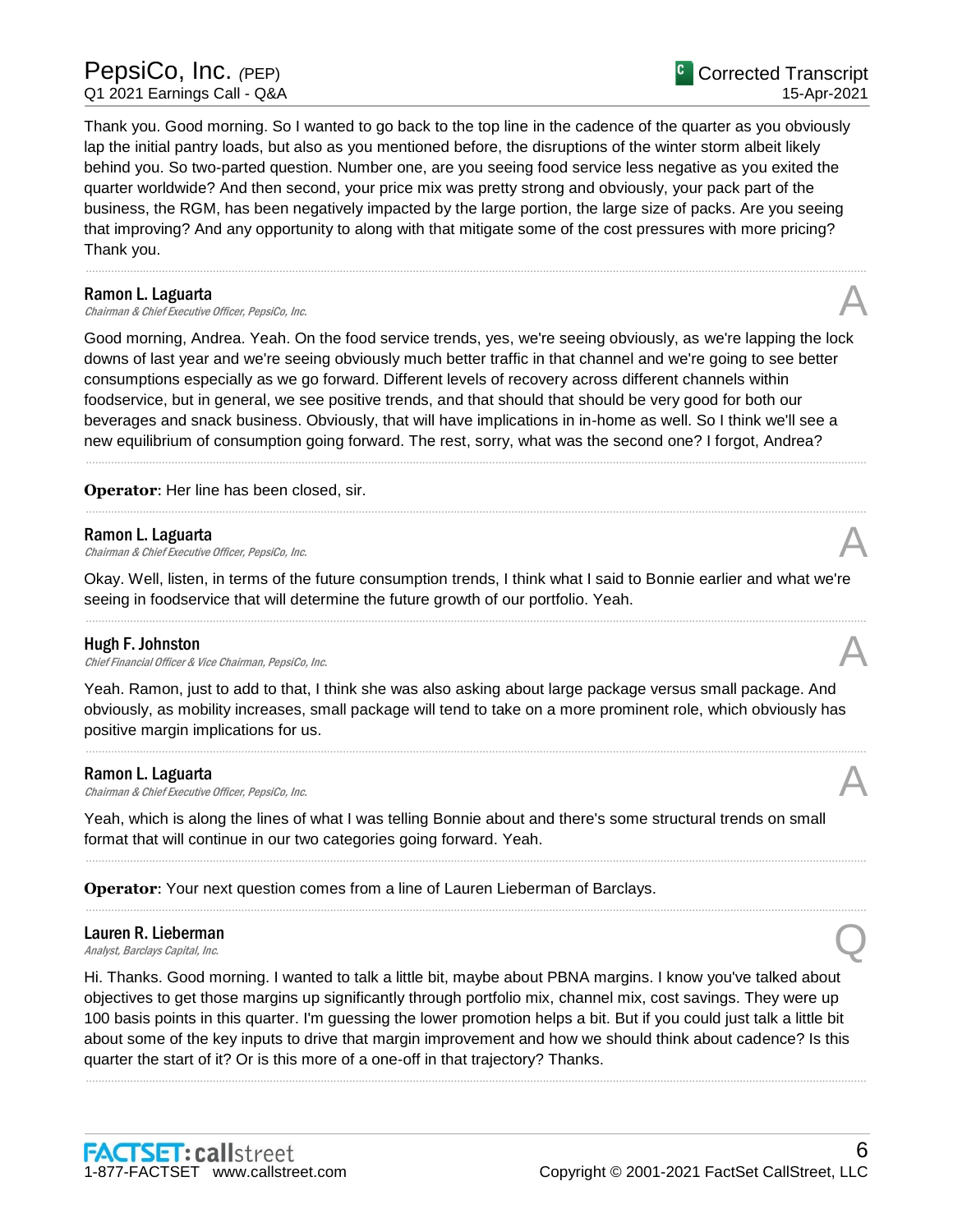**Ramon L. Laguarta**<br>Chairman & Chief Executive Officer, PepsiCo, Inc. **Ramon L. Laguarta**<br>Chairman & Chief Executive Officer, PepsiCo, Inc.  $\mathcal{A}$ 

Yeah. Hi. I think we've been improving margins at PBNA now for a few quarters. What you see in Q1 is a realization of the efforts the team are doing in the multiple vectors that we referred to earlier. So there's better portfolio mix. There's, as you say, the better revenue management across the different channels. But there is also an important productivity journey that the team started, so our cost per unit across many – many levers of the P&L are also improving. So we're seeing both a better mix management, better price realization and a better cost management through the P&L.

We're also seeing a better returns on our A&M. We're seeing ROI on our A&M getting better, which will give us probably an opportunity also to optimize our A&M as we go forward in the year. So multiple vectors and good output from a lot of these different elements that will drive the overall profit improvement of PBNA.

......................................................................................................................................................................................................................................................

......................................................................................................................................................................................................................................................

**Operator**: Your next question comes from the line of Bryan Spillane of Bank of America.

### Bryan D. Spillane

**Bryan D. Spillane**<br>Analyst, Bank of America-Merrill Lynch Question Contains a set of America-Merrill Lynch Question Contains a set of

Hey. Good morning. Maybe just wanted to follow up on, Ramon, the comments you just made on A&M efficiencies. Was looking in the 10-Q, it seems like advertising or marketing was down in a lot of segments. I'm not sure if it was up or down at all for the total company. But I guess I was wondering, given where we sit today in terms of the stage of reopening, do you still – are you spending like it's marketing at normal levels currently? Or will that kind of unfold as things reopen? So really just trying to understand whether or not marketing was up or down, but more importantly, are you able to kind of spend at full levels yet? Or is the environment not really there to do that?

......................................................................................................................................................................................................................................................

### Ramon L. Laguarta

**Ramon L. Laguarta**<br>Chairman & Chief Executive Officer, PepsiCo, Inc.  $\mathcal{A}$ 

Hi, Bryan. Good morning. Yeah, listen, our position in marketing has been always a positive one in terms of continue to invest in our brands rationally and we didn't get meaningfully our A&M last year because I think that really gives us the right to compete and continue to develop the brand equity of our brands.

Having said that, we're continuing to get much better an understanding and measuring the ROI of the different types of marketing we can do for the different brands, the different channels, the different types of content, and we're getting better at optimizing that what is a very sizable A&M budget across the company. So clearly, we're – our strategic position is to continue to invest in A&M as a big driver of long-term growth in brand development. Obviously, we're trying to – as we do with every investment that we make across the company, we're trying to have the highest return on that A&M both in terms of geographies, channels, brands, and different opportunities. So the end number in the P&L is a combination of those two inputs.

## Hugh F. Johnston

Chief Financial Officer & Vice Chairman, PepsiCo, Inc. A

Hey, Ramon, if I can just add to Bryan – to your answer as well. In particular, Bryan, on North America beverages, we've talked about in the past that there may be an opportunity to spend at a lower level while maintaining competitiveness, and to the degree that opportunity presents itself, we certainly expect to take advantage of it.

......................................................................................................................................................................................................................................................

......................................................................................................................................................................................................................................................

**Operator**: Your next question comes from the line of Laurent Grandet of Guggenheim.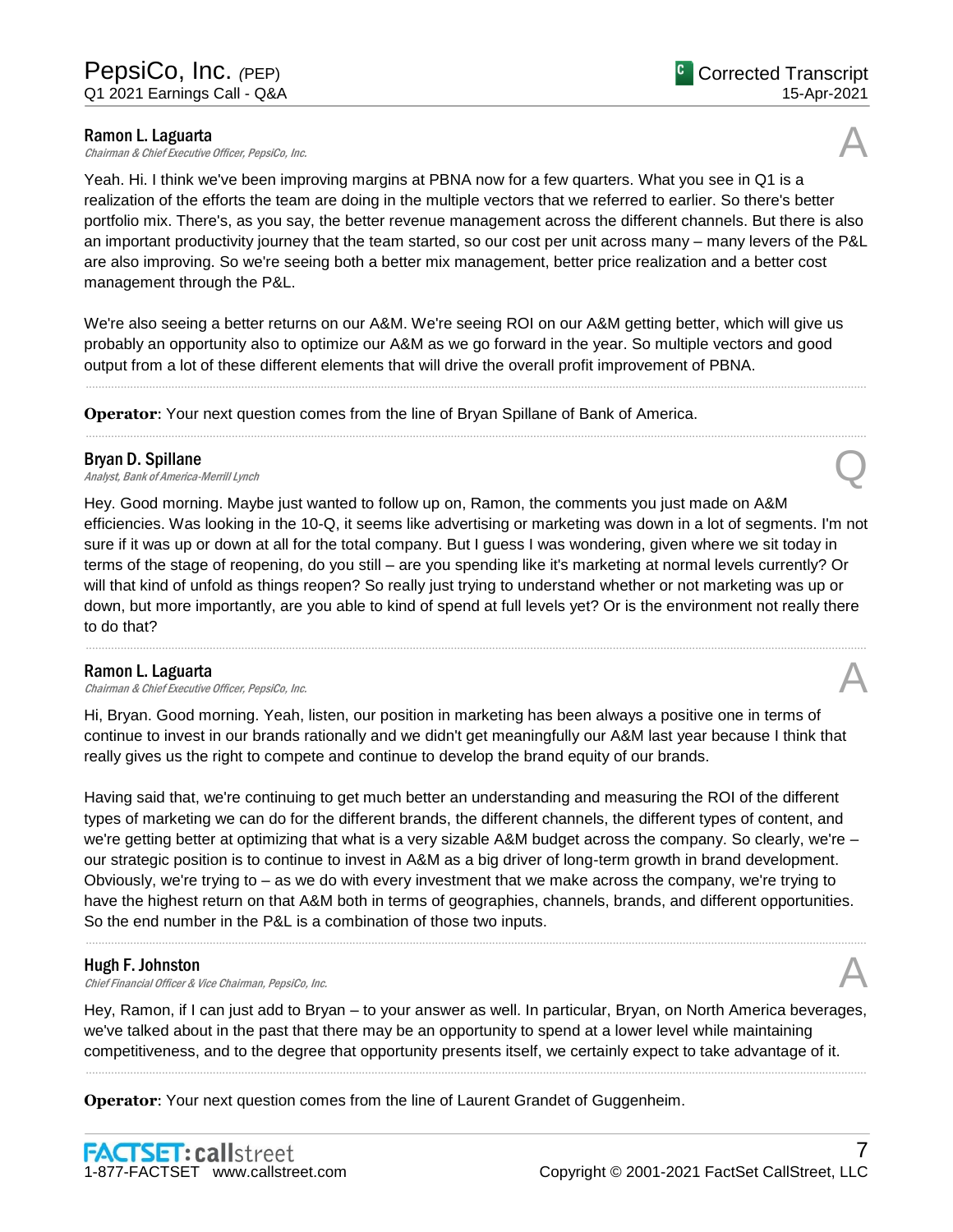**Laurent Grandet**<br>**Analyst, Guggenheim Securities LLC Laurent Grandet**<br>Analyst, Guggenheim Securities LLC

Yes, good morning, everyone. Hey, I'd like to focus a bit on the energy category and I'd like to understand the retail reception to your new energy offensive in the US, specifically in the revamp of Rockstar, the launch of Mountain Dew Rise and the situation with Bang, which seems to be getting more smoothly if we can say so. So – and that is important to understand because the segment is becoming even more dynamic than before with many more players. [ph] Monster having some of the own (17:44) sales force, so really like to understand how the retailers are seeing your offensive there. Thank you.

......................................................................................................................................................................................................................................................

### Ramon L. Laguarta

**Ramon L. Laguarta**<br>Chairman & Chief Executive Officer, PepsiCo, Inc.  $\mathcal{A}$ 

Good. Laurent, thank you. Listen, it's clearly a focus category for us with a lot of efforts not only in the US, but also internationally. So let me go one-by-one on the different components of it.

The first thing I would say, the Starbucks energy segment, which is, as you know, we've been working on it for many years now, it continues to grow at double-digit. So that is very unique and quite defensible for as our double shots, triple shots continue grow at a double-digit and our partnership with very Starbucks is at a very good relationship.

Now when you go into the pure energy, a couple of things. As you said, the Bang business has stabilized and actually growing very nicely. So we're feeling good about that part. When it comes to our brands, very early, but very positive reaction from the consumer, early trial, I would say, from the customer, very strong reaction on our Mountain Dew Rise. Clearly, that's a product where I think our marketing teams and our R&D teams have done a phenomenal job in finding a very particular insight on there is a need for a morning energy drink that is unique and differentiated. I think the product delivers on that and the early feedback we're getting from consumers and retailers is very good.

The teams are full on in terms of distribution. And as you know, we signed with LeBron James. And that's going to create a I think very, very good awareness for the brand and a very good early trials.

When it comes to Rockstar, also I think the teams have done a great job with the repositioning of the brand, with the reformulation of the product, with the international launch and relaunch here in the US. Again, it's only six weeks in the market really with the new graphics and the new repositioning. We started with Super Bowl on the advertising front. Early reads are very positive compared to what was a flat to negative net sales growth is now in the positive territory and quite, quite high.

But I would say it's too early to call whether we're really bringing new consumers to the brand and whether those consumers stay with the brand. I think we're going to need a few more quarters to really understand what's happening at the consumer level. But – from the selling and from the customer reaction, very positive across the four vectors and it makes us feel confident that we have a good foundation from which to build upon with future innovation and future brand events, so good starting point, Laurent.

......................................................................................................................................................................................................................................................

......................................................................................................................................................................................................................................................

**Operator**: Your next question comes from the line of Vivien Azer of Cowen.

Vivien Azer **Vivien Azer**<br>Analyst, Cowen & Co. LLC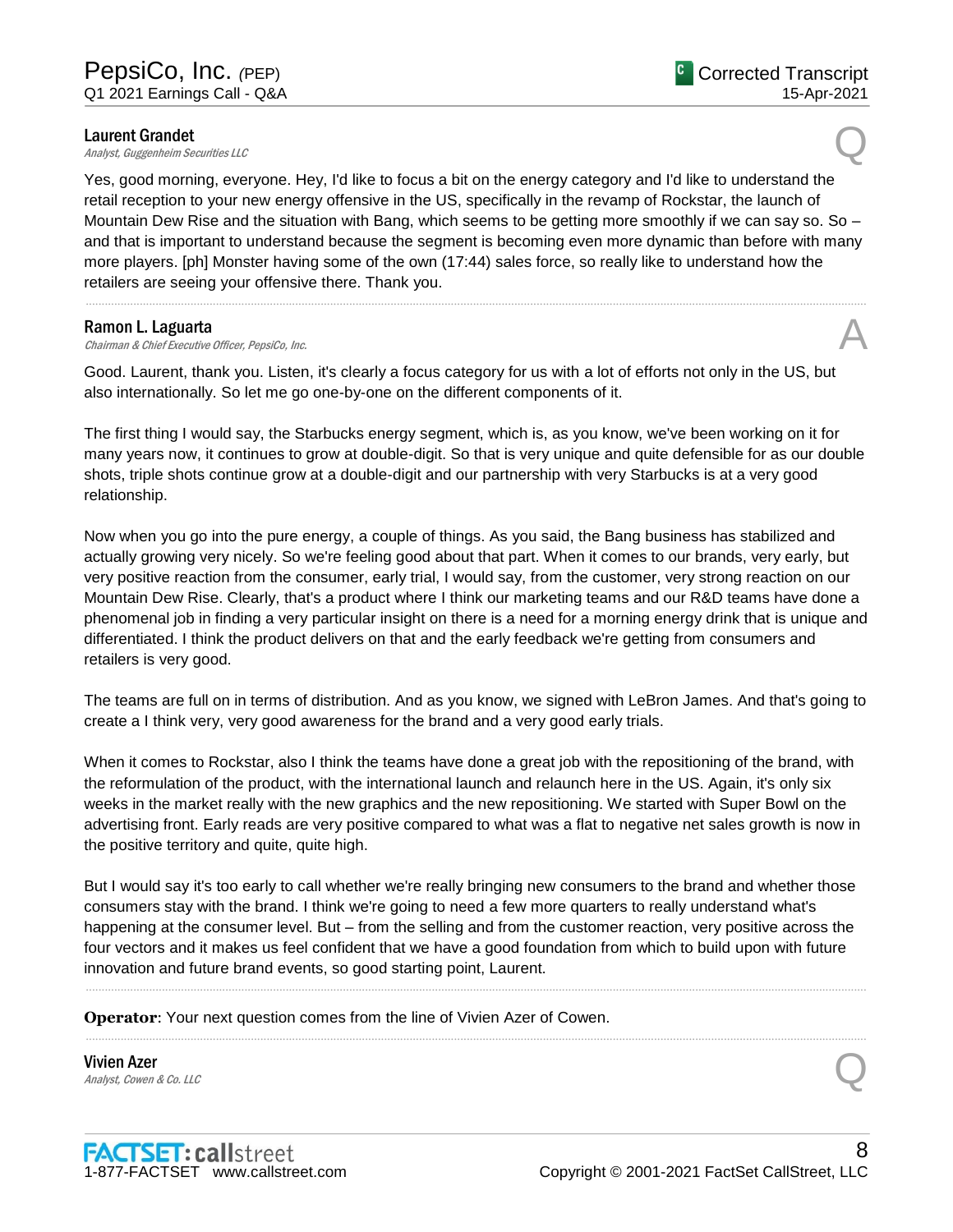Hi. Good morning. I was hoping to discuss your beverage innovation strategy, please, as we noticed that last week in Germany, you launched Rockstar + Hemp. So as it relates to that product, can you discuss your broader plans for that offering beyond Germany? And then related to that, can you also please discuss your appetite to introduce hemp or even a CBD beverage offering in the US, please? Thank you.

......................................................................................................................................................................................................................................................

#### Ramon L. Laguarta

**Ramon L. Laguarta**<br>Chairman & Chief Executive Officer, PepsiCo, Inc.  $\mathcal{A}$ 

Yeah. Hi, Vivien. Yeah. We're testing innovation across the world, in different consumer spaces. And we'll see depending on the performance of the products and we'll decide to lift and shift. I would say the test in Germany is very particular for that country. There is a sizable segment of hemp drinks in Germany. We will read that. I wouldn't take any broader conclusions for the broader company. Our focus now is on the pure energy category. We have identified the morning occasion as an open opportunity that is not well covered by existing propositions. And I think we have also the coffee bar. We have some other priorities in our portfolio where we would like the team to focus. And we'll test and learn from some of the other opportunities that we have globally.

......................................................................................................................................................................................................................................................

......................................................................................................................................................................................................................................................

**Operator**: Your next question comes from the line of Lauren Lieberman of Barclays.

# Lauren R. Lieberman **Lauren R. Lieberman**<br>Analyst, Barclays Capital, Inc.  $\bigotimes$

Oh, thank you. I'm glad I got in again. I was hoping to talk a little bit about China because my sense is that with China being about two-thirds of Asia, if I'm right at this point, the growth there has to have been very, very strong. And the comparisons in terms of COVID was only two months wouldn't have been that severe [ph] to second (22:51) Chinese New Year portion. So I was wondering if you could talk a little bit about China, if there's anything you're doing differently there, share progression. Yeah, I'd be curious for an update on China. Thank you.

......................................................................................................................................................................................................................................................

### Ramon L. Laguarta

**Ramon L. Laguarta**<br>Chairman & Chief Executive Officer, PepsiCo, Inc.  $\mathcal{A}$ 

Thank you. Yeah, China is a bit of a very special case, [ph] not (23:08) given the how COVID is clearly a different cycle than in other countries around the world. We're seeing – obviously, there's a little bit of noise in our Q1 numbers because of the different timing of Chinese New Year. So clearly there was a very good performance in China this year. Part of that is the fact that we got through more Chinese New Year this year versus last year. But having said that the trends in China are very positive in terms of consumer mobility and consumer spending. We are obviously benefiting from that.

On top of it, in snacks, we continue to gain share. We are building new manufacturing. We are building new agro programs. We're building – we're investing in rural areas for better distribution of our snacks business. And as you know, we bought Be & Cheery, which is a Chinese company that has a portfolio of micro snacks which complements our strong potato chip business that we've been building for many years. So on the snack side, I would say very encouraged by the positive share, by the mobility, by the return on the investments we've made on rural areas and more capital distribution.

With regards to beverages, it's been a – it is really a very positive performance for the category, and we've been holding share, again, a little bit of share in China in the categories where we perform. Clearly, the away-fromhome business in China is improving, and that is giving the category very, very high growth numbers in general. So feeling good about China and feeling good about the balance of the year in that country. The growth expectations of the economy are positive as was recently laid out by the government, and we're seeing that in the consumption.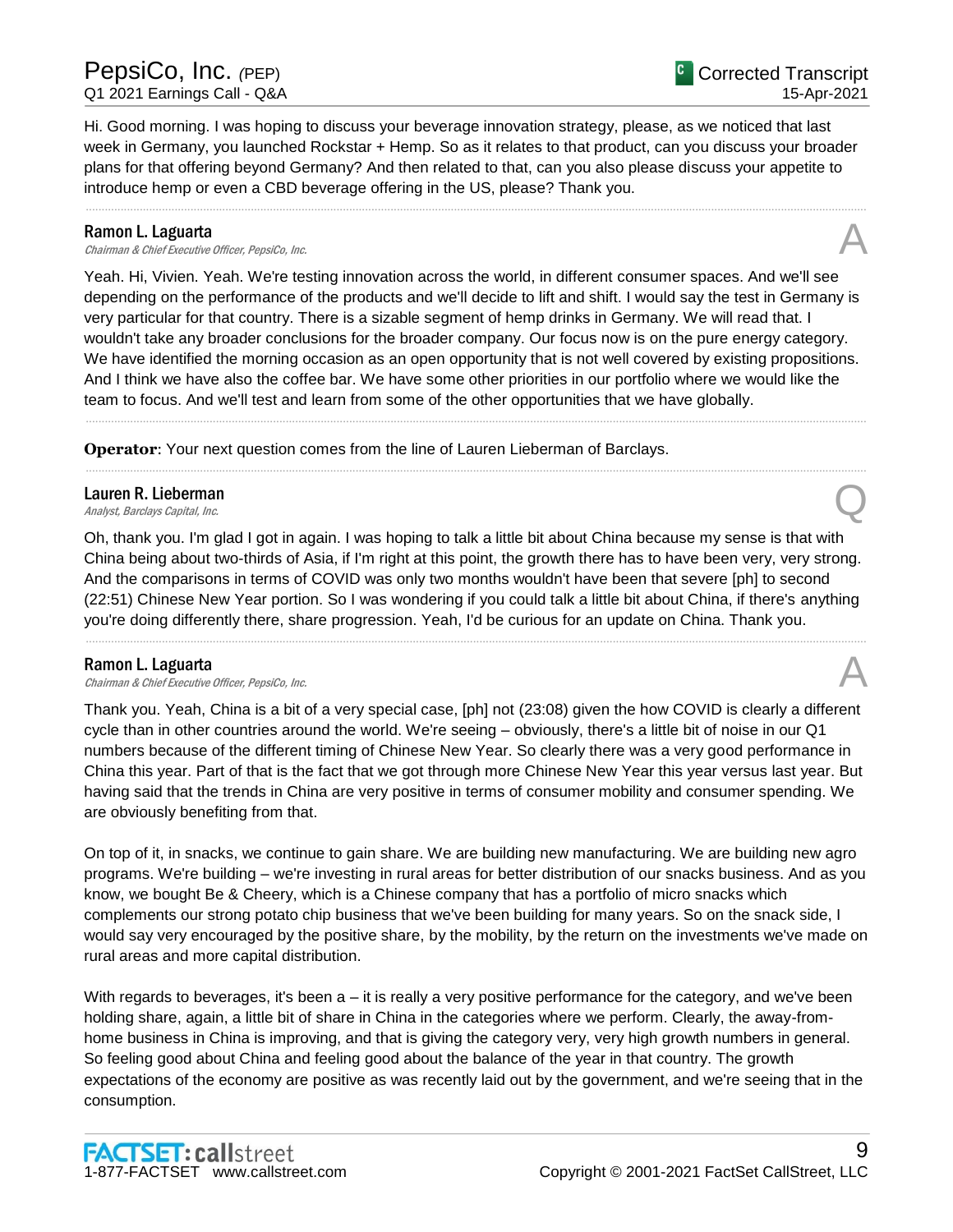Obviously, China is a very dynamic market, and what we're seeing is massive changes in channels of consumption. So there are a lot of new channels of consumption developing; social channels and new kind of entertainment, e-commerce type of channels are driving changes in the consumer and the way companies need to adapt in their supply chain and their marketing spend. But overall, the country continues to be an important and very large business opportunity for us.

......................................................................................................................................................................................................................................................

......................................................................................................................................................................................................................................................

**Operator**: Your next question comes from the line of Kaumil Gajrawala of Credit Suisse.

#### Kaumil Gajrawala

**Kaumil Gajrawala**<br>Analyst, Credit Suisse Securities (USA) LLC

Hi. Can you talk a little bit about – you mentioned being covered on commodities and the diversity of your commodity base. Can you talk a bit about labor and staffing? What you're seeing there in terms of any price cost pressure as well as what we should be expecting in terms of COVID costs? And maybe the fading year-over-year of COVID costs that are in your P&L at the moment?

......................................................................................................................................................................................................................................................

### Ramon L. Laguarta

**Ramon L. Laguarta**<br>Chairman & Chief Executive Officer, PepsiCo, Inc.  $\mathcal{A}$ 

Hi, Kaumil. Yeah. Two things. On COVID, we are, obviously – we go with the largest society. Whenever there is a drop in cases, our costs go down, and we've seen that in the US. We've seen a drop early in the quarter, but then we see more cases now.

In other parts of the world, we haven't seen a reduction really. So if you think about Latin America, if you think about Europe, Africa, we see actually pretty much the same number of cases that we were seeing late in the year. So our COVID costs will continue to be, obviously, to a lower level than last year, but will continue to be a factor. And there is – we go with how the governments or [ph] broader (27:10) societies able to manage the pandemic in the different geographies. So that is the situation.

......................................................................................................................................................................................................................................................

Hugh, do you want to take the other part?

#### Hugh F. Johnston

**Hugh F. Johnston**<br>Chief Financial Officer & Vice Chairman, PepsiCo, Inc.  $\mathcal{A}$ 

Yeah. In terms of labor pressure, right now in the US, Kaumil, it's actually okay. We haven't seen a lot of labor inflation and we're able to get employees reasonably well right now. So how that's going to play going forward remains to be seen as the economy picks up. But at least that's for right now, we are doing fine on that front.

And then as you know, and as Ramon alluded to as well, last year we had around \$800 million of COVID costs, and as I've commented before, our exit rate on the quarter was about I believe it was somewhere in the neighborhood of \$20 million to \$30 million a period. We ought to see that number stay the same to sequentially decline over time, as Ramon noted, given as COVID cases go away, obviously, our costs tend to go away as well.

......................................................................................................................................................................................................................................................

......................................................................................................................................................................................................................................................

**Operator**: Your next question comes from the line of the Steve Powers of Deutsche Bank.

Steve Powers Steve Powers<br>Analyst, Deutsche Bank Securities, Inc. Quality of the Securities, Inc.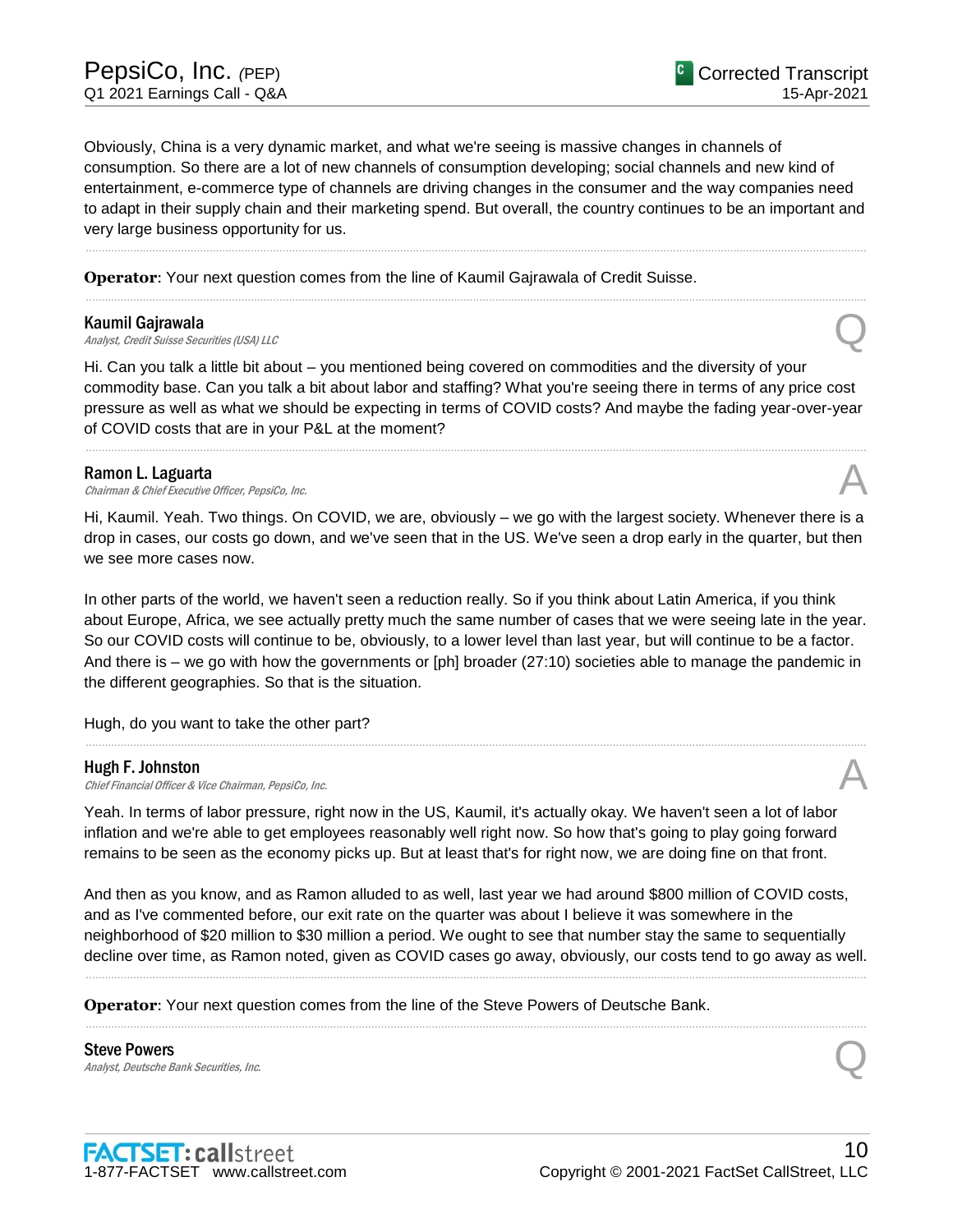# PepsiCo, Inc. *(*PEP) Q1 2021 Earnings Call - Q&A

Yeah. Hey. Good morning. Thanks. Maybe as a follow-up in part to where Dara and Bonnie started off the call. In the past, when we've seen inflation in corn and other implicit impacts to Frito-Lay, especially in North America, my perception is that PepsiCo has often ended up cost advantage for a period of time versus competition just because I think your hedging programs tend to be more structurally elongated versus peers. So I guess is that fair? And if so, do you see that phenomenon taking shape in the current year as well? And I guess if you do, do you see that more as an opportunity to improve profitability, maybe consolidate a bit more share, while you are advantaged or perhaps a combination? Just how you're thinking about that and if my underlying premise is correct in the first place. Thanks.

......................................................................................................................................................................................................................................................

#### Hugh F. Johnston

**Hugh F. Johnston**<br>Chief Financial Officer & Vice Chairman, PepsiCo, Inc.  $\mathcal{A}$ 

If you want, Ramon, I'll jump in on that one. Steve, with the competition that we have right now, obviously, it's a pretty diverse group. My sense is you're probably right. We're probably a little bit further out.

In the Frito-Lay business, we're going to sort of run our play. We have our pricing strategies in place right now, and my expectation is we'll execute against those. And frankly, we'll see how competition responds to them. So it's a little bit hard for me to project how it is they're going to operate. But I think we, by and large, have our pricing plans in place. Again, will we use some surgical net revenue management techniques during the course of the next few quarters? Yeah, we will. But by and large, I think we're relatively locked into what we're looking to do for the year.

I did want to clarify one thing in regards to Kaumil's question. I mentioned to \$20 million to \$30 million a period. Period is an internal term that we use. So I should qualify that as \$60 million to \$80 million a quarter is probably the exit rate that we had on COVID costs. And then we'll see where we land as the year progresses.

......................................................................................................................................................................................................................................................

......................................................................................................................................................................................................................................................

**Operator**: Your next question comes from the line of Rob Ottenstein of Evercore.

# Robert Ottenstein **Robert Ottenstein**<br>Analyst, Evercore Group LLC

Great. Thank you very much. I want to just turn to the question on promos and the percentage of CSDs and beverages sold on promo in the US. And I was wondering if kind of – if you kind of help us sort of level set maybe where it was in 2019, where it fell down to in 2020, what it looks like for the quarter and your expectations for the rest of the year. Thank you.

......................................................................................................................................................................................................................................................

#### Ramon L. Laguarta

**Ramon L. Laguarta**<br>Chairman & Chief Executive Officer, PepsiCo, Inc.  $\mathcal{A}$ 

Yeah, Robert. So, listen, we're seeing a very rational environment for pricing and promotions in the US at this point in time in the category. I think the level of promotions that we're seeing in Q1 that we had in Q1 was lower than what we had in Q1 last year. And our expectations is that we should be seeing a rational market for the balance of the year. At this point, there are still shortages in – I think in supply from many of the players in the category. And we're all becoming better at understanding – improving our net revenue management capabilities and understand the return on promotions. And we're becoming more sophisticated working with our partners on getting the best return on the promotion. So I think there is probably a high likelihood that the market will remain a rationale for the next quarters. And that's what we are trying to do ourselves. And I expect the rest of the industry would follow a similar position.

......................................................................................................................................................................................................................................................

**Operator**: Your next question comes from the line of Kevin Grundy of Jefferies.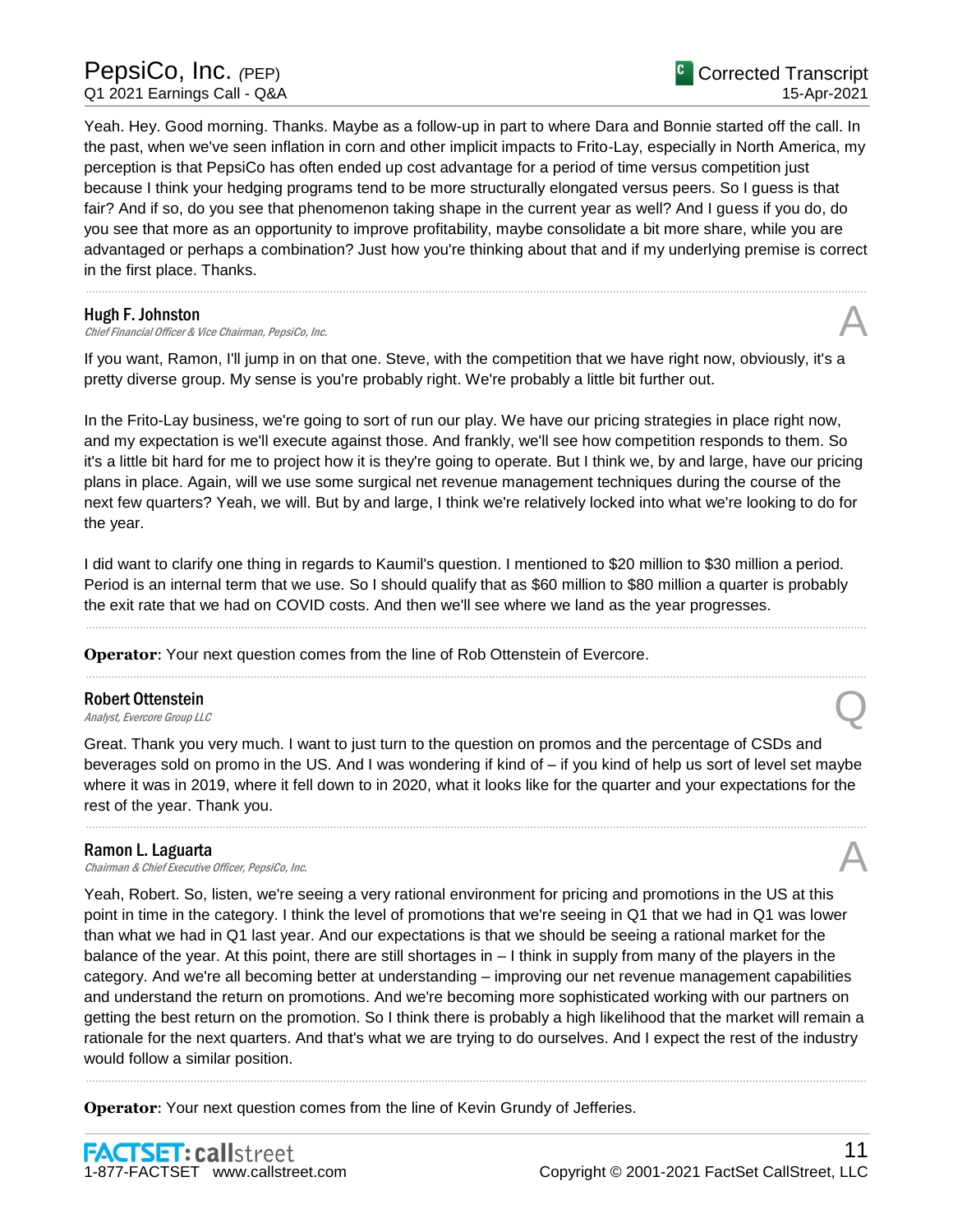# **Kevin Grundy**<br>Analyst, Jefferies LLC **Kevin Grundy**<br>Analyst, Jefferies LLC

Great. Thanks. Morning, everyone. Thanks for taking the question. Ramon, I wanted to return to North America beverages, just sort of overall state of the union because this, of course, was a big focus for you when you took over as CEO. The question relates to market share progress for key brands: Pepsi, Mountain Dew, Gatorade. Looking at the Nielsen data, performance has been a bit mixed, particularly in sports drinks where Gatorade continues to lose quite a bit of share. So if you could comment on your overall level of satisfaction with trends, adequacy of investment, particularly as you look to restore margins in the segment here in – not just this year, but in the coming years as well. That would be helpful. Thank you.

......................................................................................................................................................................................................................................................

### Ramon L. Laguarta

**Ramon L. Laguarta**<br>Chairman & Chief Executive Officer, PepsiCo, Inc.  $\mathcal{A}$ 

Thank you. Listen, we feel very good about our competitiveness in beverages in North America. And as we laid out a couple of years ago, we wanted to go one brand at a time and make sure that each one of our big brands became really competitive. And we've done it very – I would say, very surgically and very consistently. So we started with Pepsi. Pepsi now is growing – has been growing for the last year and a half at a good levels and is starting to gain share in CSDs, outgrowing some of our competitors.

We went then with Gatorade, our second largest brand. And again, yes, Gatorade is not growing share in the sports drink category. But it's been one of the top three brands contributing to overall growth of LRB in 2020 and continues in 2021. I mean the growth of Gatorade has been very strong, not only because of what is an amazing platform for the brand in Gatorade Zero but also by growing the rest of the portfolio.

And then third, Mountain Dew, which was our pending third brand. It took us a little bit longer, but if you see the growth of Mountain Dew in the last two quarters, especially the last quarter, it's been very high, right. And it's not only the fact that we've added innovation but our base Mountain Dew is growing, again, at a very good level.

So we see our three core brands continue to or starting to be very consistently growing at the category base or above. That complimented with the fact that we always said we want to continue to be leaders in some of the subsegments that are growing faster, right. So if you take coffee, a large segment in the beverage category in the US where were clearly outgrowing everybody else. When you see teas, we're also gaining share in teas with our Pure Leaf and our Lipton brands. If you think about a sparkling water, bubly has been a big success. So we continue to play on the periphery, but we are making what I would say very good and consistent progress in what are the core brands of our business and obviously very meaningful for the overall category.

So we are very happy. We will continue to improve. As I said earlier, energy is our next big space where we have multiple tools that we will use very incrementally to each other to drive, hopefully, share gains as well in that – in what is a very dynamic category as Laurent mentioned earlier. So we feel very good. I think the business is becoming much more competitive. The business is becoming much more agile. The business is becoming much more thoughtful about performing today and investing for the future. So a lot of positives that we see in the North American beverages in the last, whatever, two years. And we are very hopeful that this will be a good year for that business given the trends that we see in the market performance and the activities that we have planned for our brands. But we're feeling good. We're feeling very good about PBNA.

......................................................................................................................................................................................................................................................

......................................................................................................................................................................................................................................................

**Operator**: Your next question comes from the line of Sean King of UBS.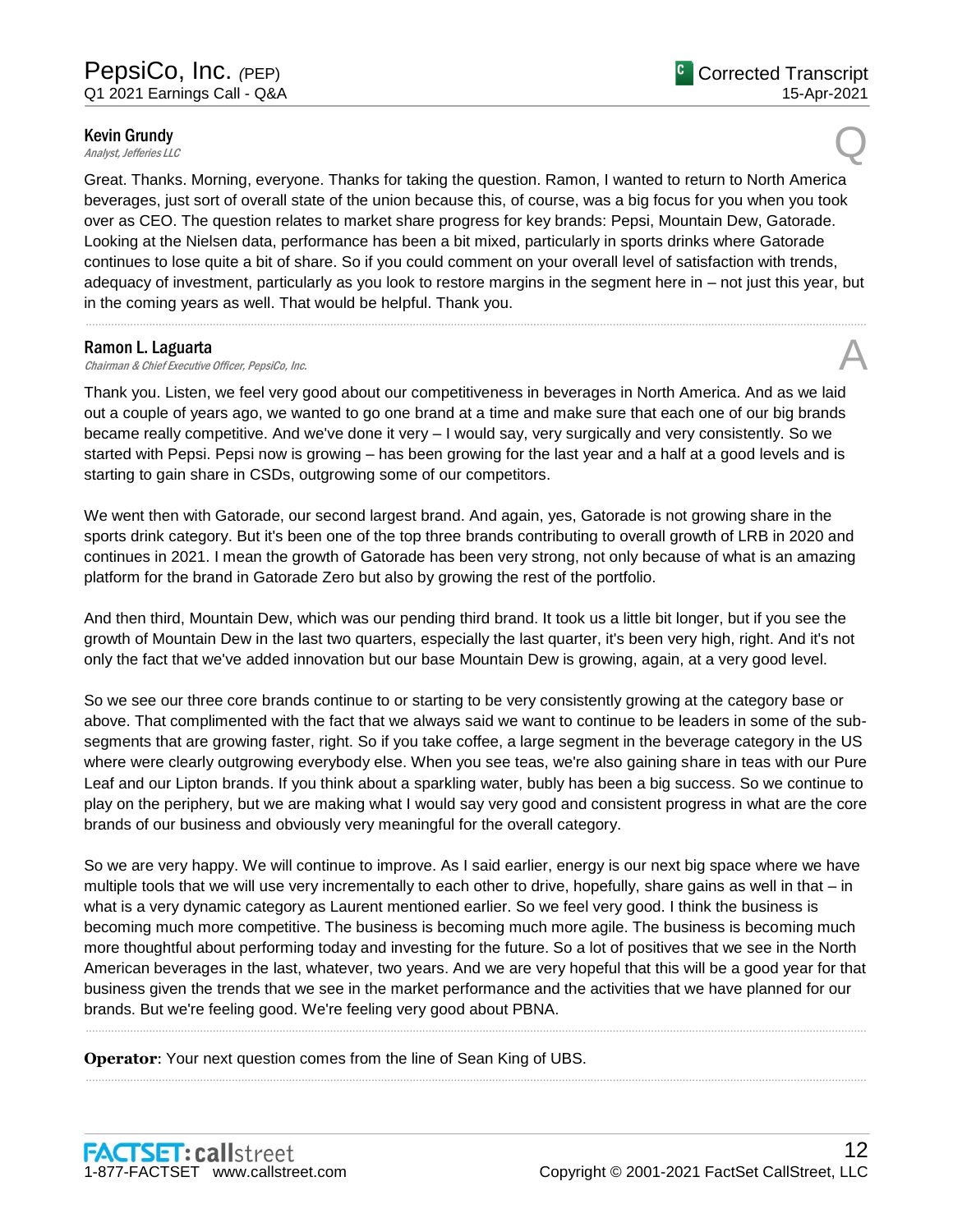**Sean R. King**<br>Analyst, UBS Securities LLC **Sean R. King**<br>Analyst, UBS Securities LLC

Hi. Good morning. Just may be more international focus, but does your outlook take into account any negative margin mix effects of beverage rebound versus the tougher comparisons snacking side? Or am I thinking about the dynamics sort of incorrectly with respect to international margins for snacking versus beverage?

......................................................................................................................................................................................................................................................

......................................................................................................................................................................................................................................................

......................................................................................................................................................................................................................................................

#### Hugh F. Johnston

**Hugh F. Johnston**<br>Chief Financial Officer & Vice Chairman, PepsiCo, Inc.  $\mathcal{A}$ 

Yeah...

#### Ramon L. Laguarta

Chairman & Chief Executive Officer, PepsiCo, Inc.

[ph] Hugh, you want to go with that? (37:25)

### Hugh F. Johnston

**Hugh F. Johnston**<br>Chief Financial Officer & Vice Chairman, PepsiCo, Inc.  $\mathcal{A}$ 

Yeah. I would like, Ramon, I'll jump in on that one. Sean, in short, yes, our outlook does account for what you just described. So in terms of margins outside the US, the snack margins tend to be lower relative to the beverages where we're a franchise company. Obviously, franchise is a higher margin business, but where we operate a company on bottling operation, a little. Overall, our outlook sort of captures all of those mix impact. I don't expect anything to be disruptive over the course of 2021.

......................................................................................................................................................................................................................................................

......................................................................................................................................................................................................................................................

**Operator**: Our final question will come from the line of Chris Carey of Wells Fargo Securities.

# Christopher M. Carey **Christopher M. Carey**<br>Analyst, Wells Fargo Securities **Q.**

Hi. Good morning. Just to clarify a prior answer, you mentioned that promo, you expect it to remain rational, is that to imply that you think you can remain structurally lower for the long term? Or you expect a normalization back to pre-COVID levels? I didn't quite get directionally which way you're talking about. And then the question just related to pricing. It was a historically high price in PBNA and the trend we have been seeing more. Can you just talk about how you view pricing power in that division, whether that is a split between certain brands or categories and just overall, your overall comfort with a price over volume driven approach going forward? Thanks.

......................................................................................................................................................................................................................................................

......................................................................................................................................................................................................................................................

### Ramon L. Laguarta

**Ramon L. Laguarta**<br>Chairman & Chief Executive Officer, PepsiCo, Inc.  $\mathcal{A}$ 

Hugh, you want to start and then I'll complement?

### Hugh F. Johnston

**Hugh F. Johnston**<br>Chief Financial Officer & Vice Chairman, PepsiCo, Inc.  $\mathcal{A}$ 

Yeah. Happy to, Ramon. To be clear on that one, yeah, we do think that there is an opportunity for longer term way you term price rationality in the North American beverage marketplace both from the standpoint of competitive structure as well as what we think is the right way to compete, which is primarily around innovation and brand building and execution. So we think the environment is well set up for pricing to be positive going forward. That's not a temporary thing based on what's happening in the environment right now.

......................................................................................................................................................................................................................................................